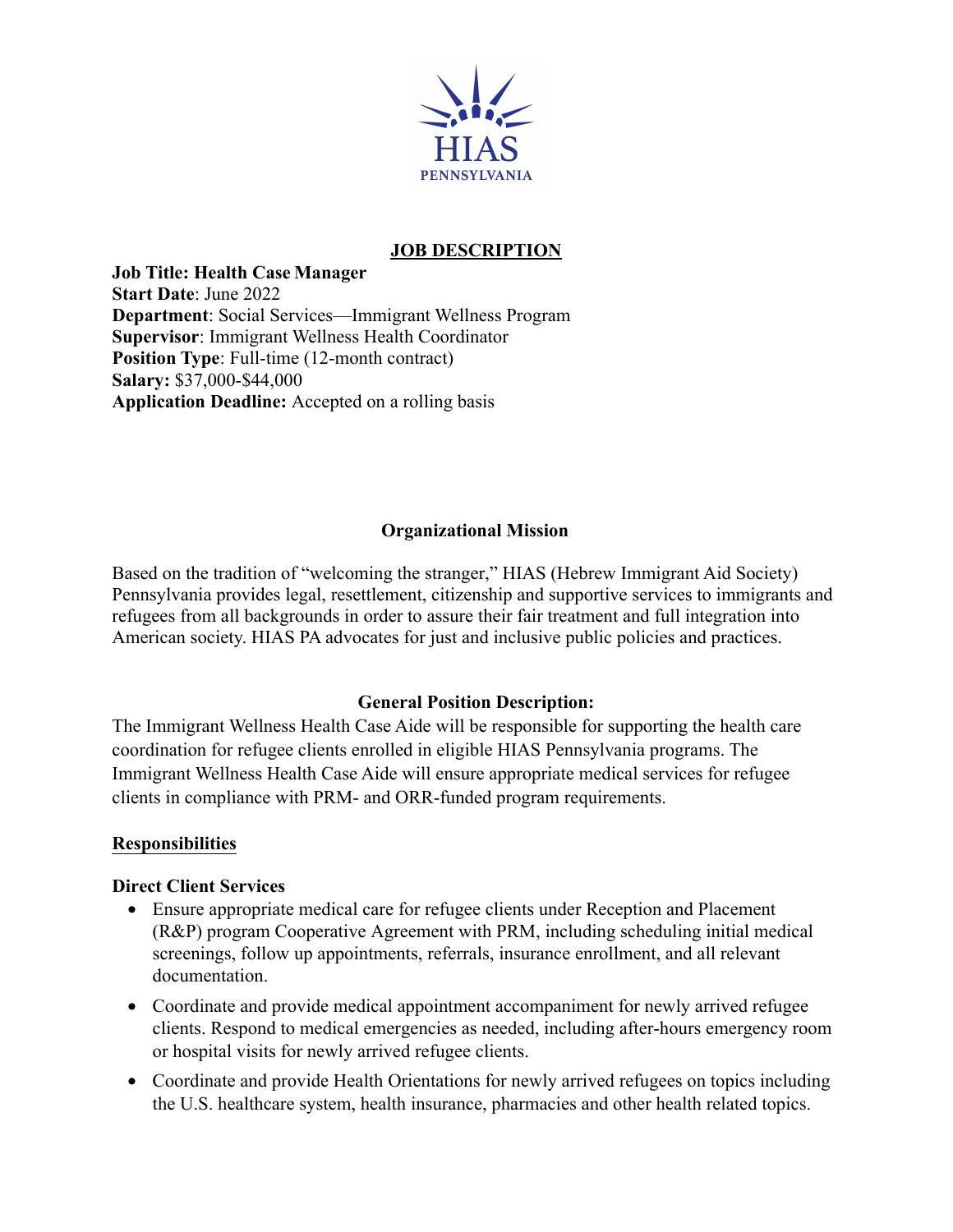

- Assist clients in establishing care at primary care offices located in their neighborhoods.
- Use in-person and telephonic interpretation whenever needed to communicate effectively with clients.
- Ability and willingness to use public transit and travel throughout the city for health appointment accompaniment, clinic visits, etc.
- This position requires the ability to work evening and weekend hours using a flex-time policy.

# **Grant Management/ Reporting**

• Manage all documentation on PA E Share grant in collaboration with the Immigrant Wellness Health Coordinator and Health Case Manager.

# **Qualifications:**

- College degree required. Public health or social work experience and/or education preferred.
- Experience working with vulnerable populations required. Experience working with vulnerable immigrant populations strongly preferred.
- Fluency in relevant languages is strongly preferred. Most needed languages are Swahili, Arabic, French, Tigrinya, Burmese, Pashto, Dari, or Spanish.
- Highly organized and strong time management skills.
- Ability to exercise sound judgments in decision-making.
- Ability to identify challenges and provide recommendations for solutions.
- Compassionate and able to work with a diverse caseload and staff.

**Benefits**: Employment package includes comprehensive health care insurance coverage, 403(b) employer contribution retirement account, and very generous paid holiday leave and vacation provisions.

This is an exempt position; salary is commensurate with experience and applicants who represent minority and marginalized groups are strongly encouraged to apply.

HIAS PA is working remotely for the foreseeable future but under normal circumstances HIAS Pennsylvania is a fast-paced environment. There is considerable traffic in the office and the work environment has a moderate amount of noise. The office functions as a team and staff members are asked to work both independently and collaboratively.